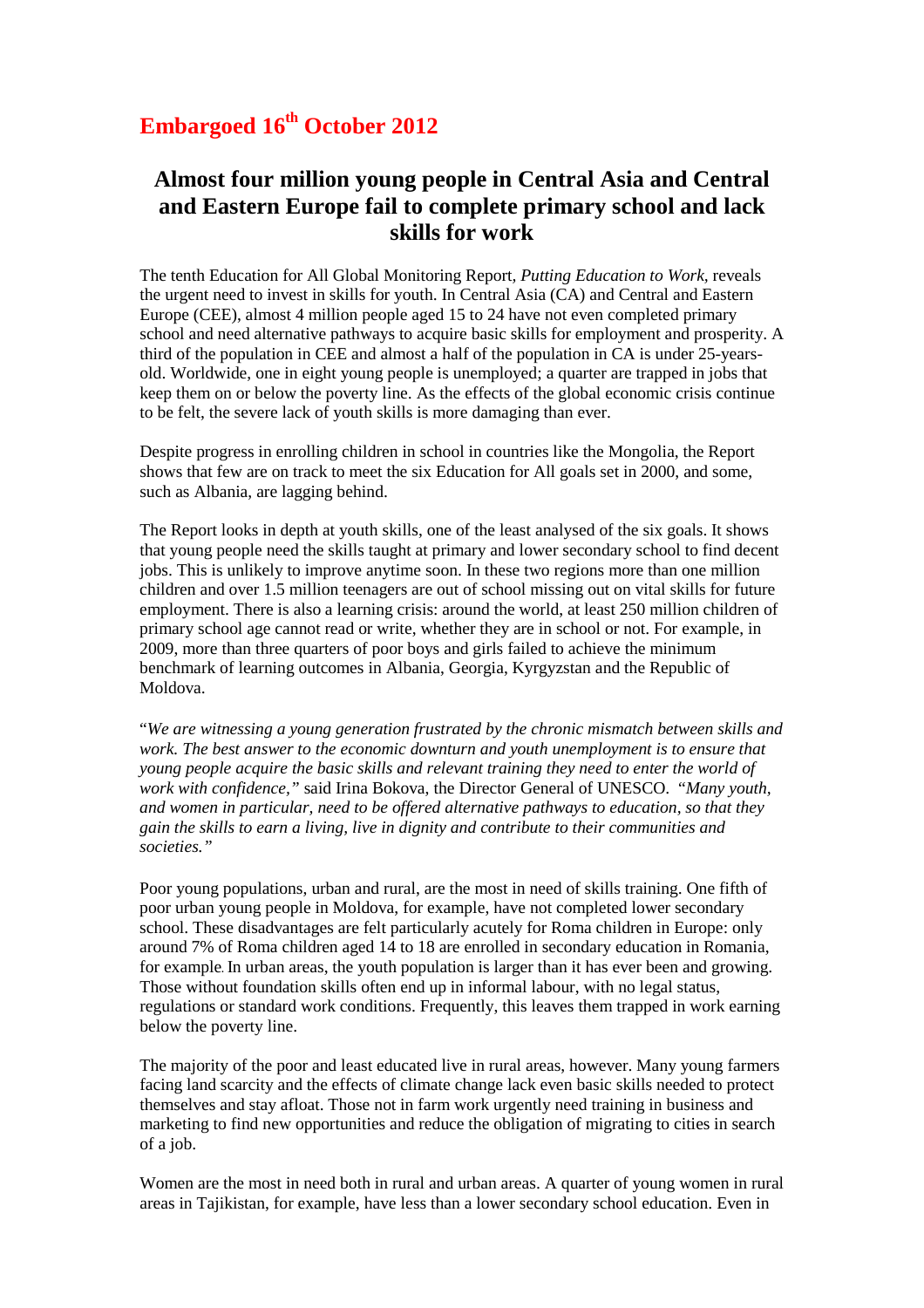Turkey, a middle income country, the rural gender gap is wide – 65% of young women do not complete lower secondary school, compared with 36% of young men. The lack of skills will impact on the future of these women's lives forever.

This is a problem felt in developed countries too. The *Education for All Global Monitoring Report* calculates that 160 million adults in rich countries do not have the skills to write a job application. In Hungary, over a third of 16-25 year olds cannot even achieve the lowest level in problem solving skills which would enable them to adapt easily to changing work environments and evolving technologies.

Pauline Rose, director of EFA Global Monitoring Report, said: "*Education and skills for young people are the key to Central Asia and Central and Eastern Europe's future development. Yet millions of young people in the regions have not completed primary education, and millions more have never been to lower secondary school. First and foremost, these young people must be given another chance to learn basic skills such as reading, and skills in relevant trades. Only then can they fulfil their potential and achieve their aspirations.*"

Investing in young peoples' skills is a smart move for countries seeking to boost their economic growth. The *Education for All Global Monitoring Report* estimates that every \$1 spent on a person's education, yields US\$10-US\$15 in economic growth over that person's working lifetime.

In richer countries, a lack of investment in young people's skills has contributed to spiralling unemployment statistics, often far worse for youth than adults. In Central and South-Eastern Europe, one in five young people are unemployed; they are more than twice as likely to be unemployed than adults. In poorer countries, meanwhile, they end up trapped in jobs earning poverty line wages.

There is a dire need to increase funding to fix this skills deficit and find funds to dramatically scale up alternative pathways for training. This year's Report calculates that an additional US\$16 billion is needed annually to attain universal primary education by 2015. Another US\$8 billion would ensure universal lower secondary education. Reallocating aid could help fill the funding gap. US\$3.1 billion of aid to post-secondary education never reaches the educational systems of developing countries as it is used to fund foreign students in donor countries. These funds could be better spent addressing the skills deficit for disadvantaged youth in poor countries.

One of the main beneficiaries of a skilled workforce, the private sector, presently contributes the equivalent of 5% of total official aid to education. These contributions do not always reflect government's education priorities, however, and are often more closely aligned with corporate business priorities. Large amounts of funding go to tertiary education, for example, though only a minority of children make it to that stage and most still lack basic skills.

**Recommendations**: It is time to take action to support skills development for young people.

- 1. 4 million young people in Central Asia and Central and Eastern Europe need to be given alternative pathways to learn foundation skills.
- 2. All young people need quality training in relevant foundation skills at lower secondary school
- 3. Upper secondary curricula should provide a balance between vocational and technical skills, including IT, and transferable skills such as confidence and communication which are indispensable for the work place.
- 4. Skills strategies must target the disadvantaged: particularly young women and urban and rural poor.
- 5. \$US8 billion is needed to ensure all young people attend lower secondary education. Governments as well as donors and the private sector must help fill the funding gap.